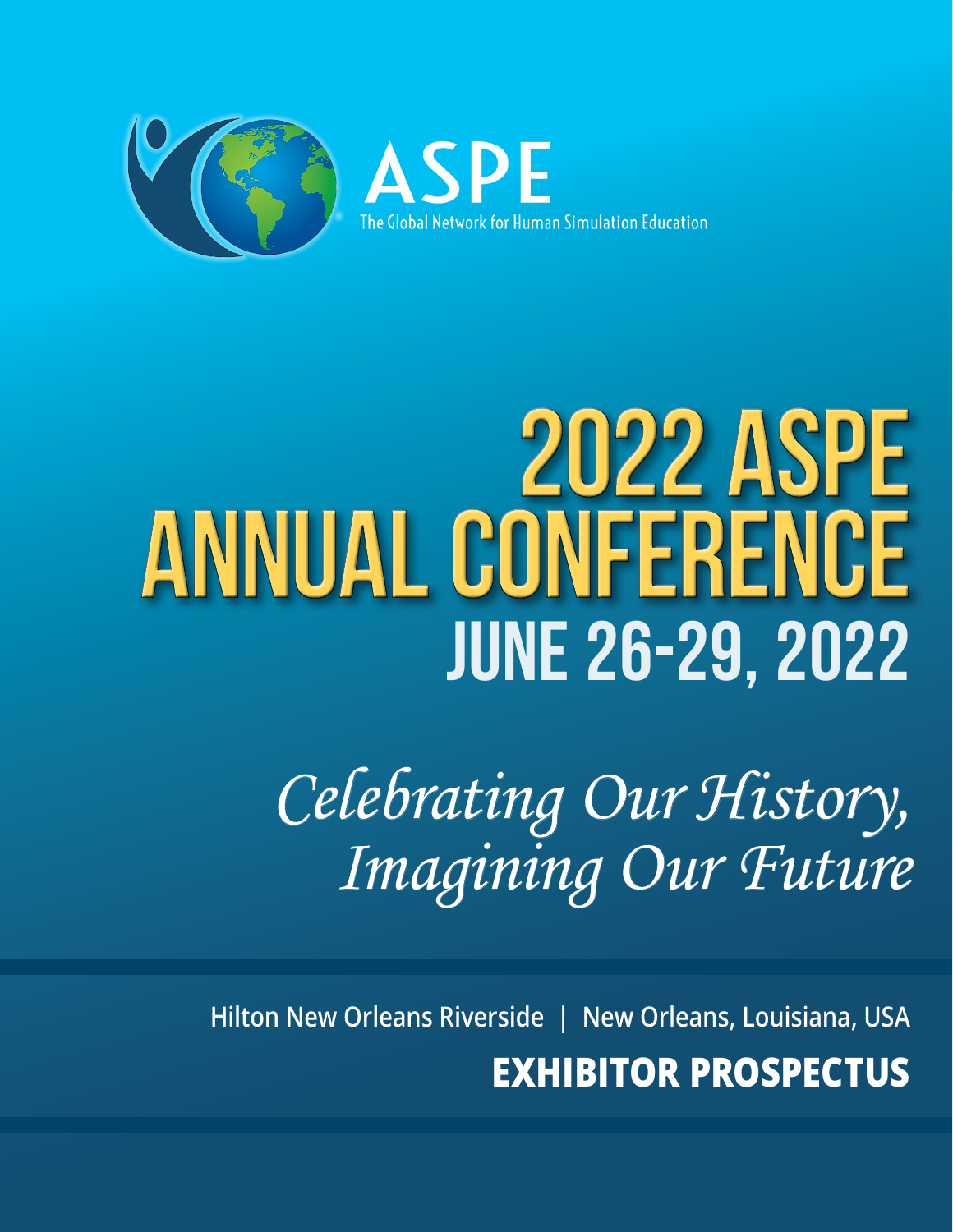

### *General Information*

# *Welcome From the President*

Simulation as a foundational teaching methodology continues to grow, inspiring our human simulation expert members to constantly seek innovative products that support simulation modalities of learning. The Association of SP Educators (ASPE) invites you to showcase your simulation products as a supporter of our 2022 Annual Conference in New Orleans, Louisiana, June 26 -29. Annually, the ASPE Conference attracts international educators, clinicians, and administrators offering an exceptional opportunity for your organization to interface with a variety of key decision makers. The conference theme this year is "Celebrating Our History - Imagining Our Future" which will promote timely content, best practices, innovations, and ample networking. Our members are always eager to hear how current simulation products are growing and changing to meet ongoing and future needs.



Formed in 2000 by medical educators working primarily in the field of SP

methodology, ASPE now represents a huge breadth of professions that train and design SP simulations to teach or assess critical skills in health professional education. Such competencies include patient communication, physical exam skills, process standards, diagnostic and clinical reasoning skills, inter-professional interactions, patient transportation, crisis management, military medicine, task trainings, leadership, and the list goes on and on... Our exhibitors continue to be an integral part of the educational and networking experience anticipated by our members. ASPE encourages exhibitors to attend concurrent and plenary sessions and learn more about integrating their products and current methodology to support advancement of the field. Please take the time to review the opportunities available to your company and consider becoming a part of the community of human simulation experts. I look forward to meeting each of you personally at the 2022 ASPE Annual Conference where you will experience the power of our mission in action. ASPE always puts people first!

Shawn Galin, PhD President The Association of SP Educators

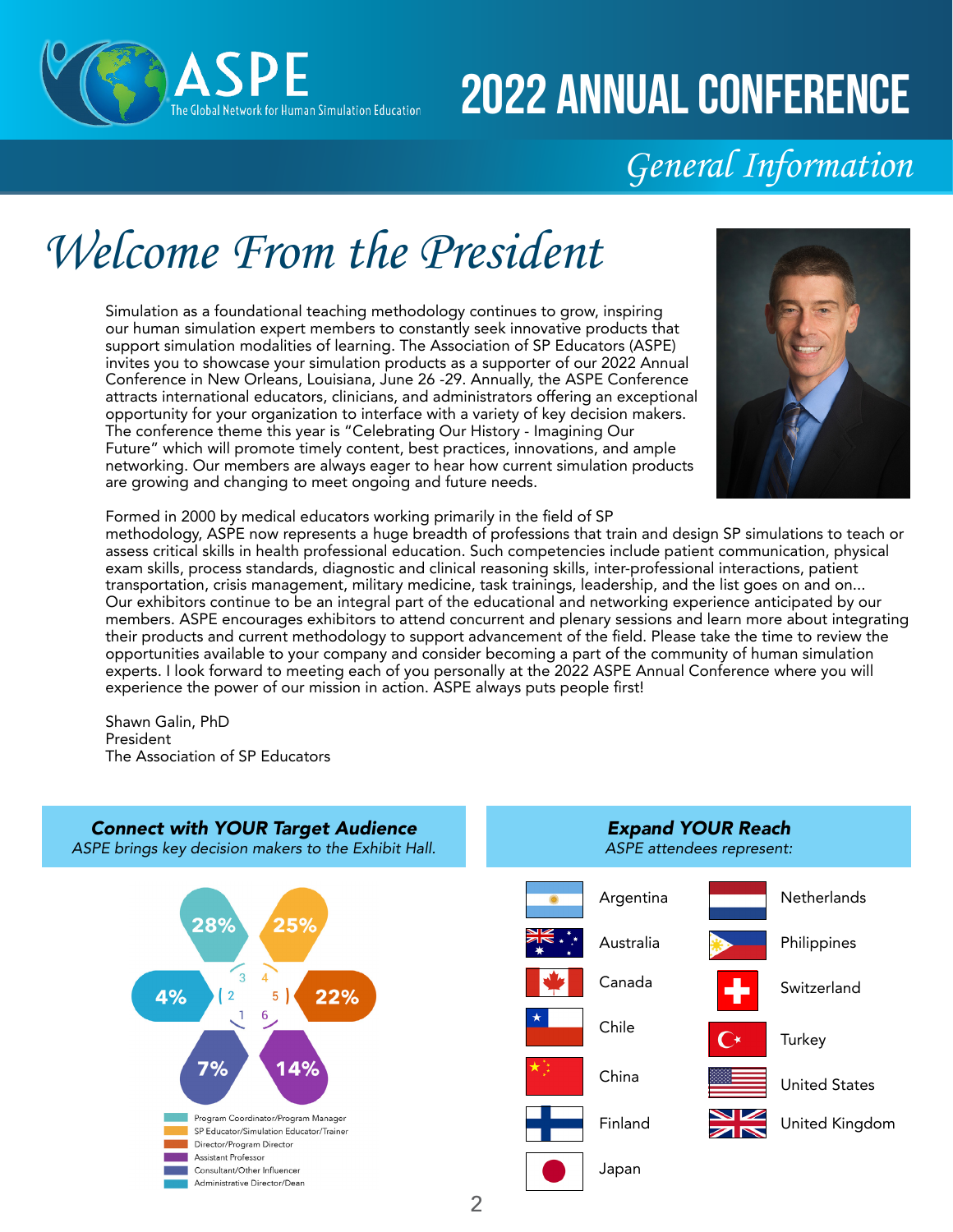

### *Exhibitor Information*

#### LOCATION

Hilton New Orleans Riverside 2 Poydras St New Orleans, LA 70130, USA 1+ 504-561-0500

#### EXHIBIT HALL HOURS

Sunday, June 26 — 3:00 p.m. - 6:30 p.m. Monday, June 27 — 7:30 a.m. - 5:30 p.m. Tuesday, June 28 — 7:00 a.m. - 3:15 p.m.

#### EXHIBITOR SET-UP

Sunday, June 26 — 10:00 a.m. - 2:30 p.m.

#### EXHIBITOR TEAR-DOWN

Tuesday, June 28 — 3:30 p.m. - 4:30 p.m. \*Exhibit hours are subject to change.

#### HOTEL RESERVATIONS

ASPE has secured a discounted room rate of \$199/night + tax (single/double) over the conference dates. This rate is available until May 16, 2022, or until the block sells out. Click here to make your reservation online: [https://book.passkey.](https://book.passkey.com/gt/218303979?gtid=88c29803c3eb15968baf013a927c8a4a) [com/gt/218303979?gtid=88c29803c3eb-](https://book.passkey.com/gt/218303979?gtid=88c29803c3eb15968baf013a927c8a4a)[15968baf013a927c8a4a](https://book.passkey.com/gt/218303979?gtid=88c29803c3eb15968baf013a927c8a4a)

#### MORE WAYS TO CONNECT

Take your engagement with attendees even further with these exclusive opportunities! Check out Supporter and Sponsorship Opportunities on page 4.

### *Details Your Exhibit Space Includes*

#### Double Table Top Exhibitor\* - \$3,000

- Two (2) complimentry 6' draped tables and four (4) chairs
- Four (4) complimentary company representative exhibitor registrations
- Company listing in mobile app
- Attendee list pre- and post-conference (includes full name, designations, company, email and zip code)

#### Table Top Exhibitor\* - \$1,550

- One (1) complimentary 6' draped table and two (2) chairs
- Two (2) complimentary company representative exhibitor registrations
- Company listing in mobile app
- Attendee list pre- and post-conference (includes full name, designations, company, email and zip code)

#### Non-Profit Discipline-Based Academic Society Exhibitor\* - \$625

- One (1) complimentary 6' draped table and one (1) chair
- One (1) complimentary company representative exhibitor registration (with proof of tax exempt status)
- Company listing in mobile app
- Attendee list pre- and post-conference (includes full name, designations, company, email and zip code)

\* Please note: If your display requires more space than you have secured (i.e., the footprint of your materials and equipment uses more than the table top(s) can accommodate), you will be required to purchase an additional table. This includes the use of medical beds.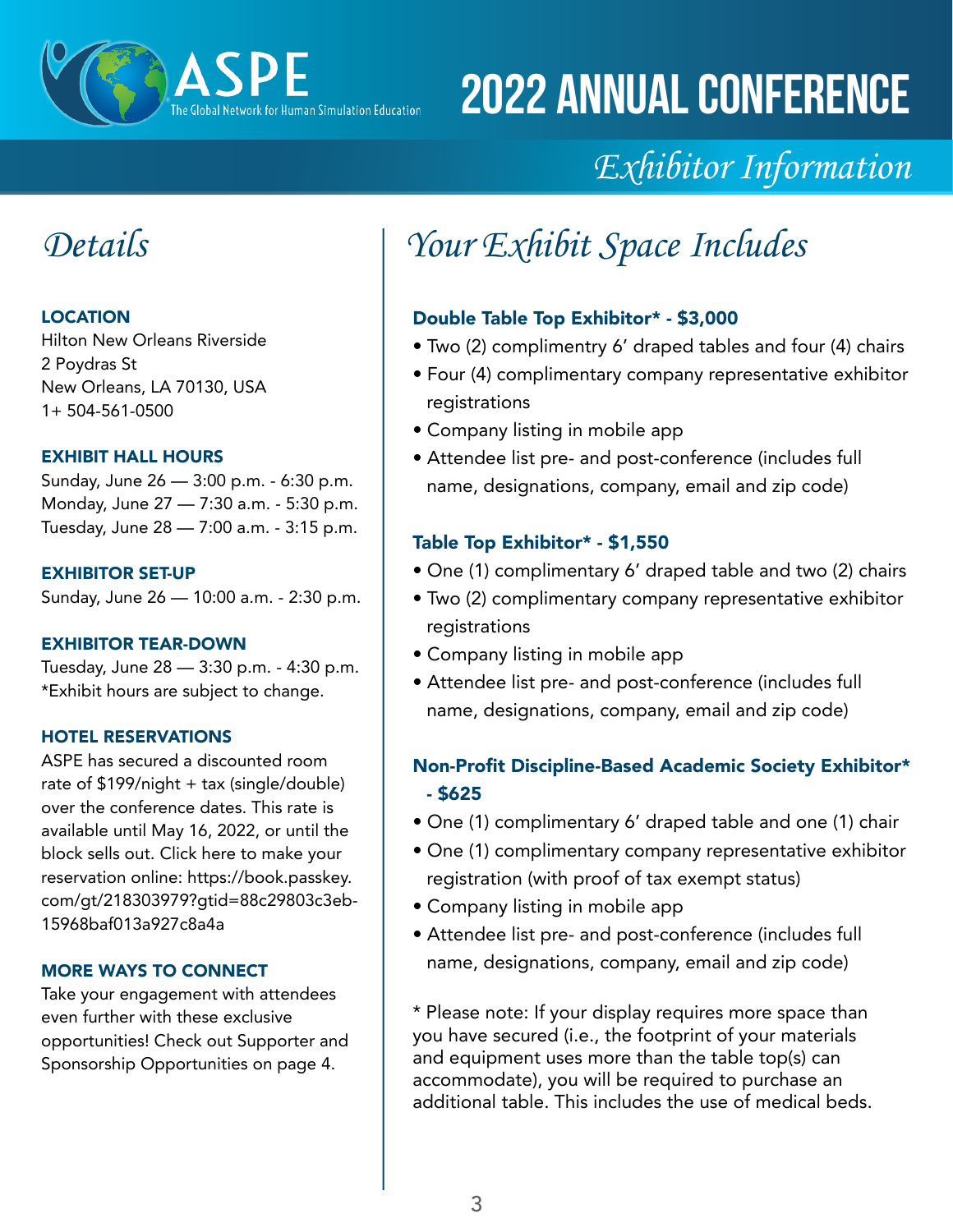

### *Supporter & Sponsorship Opportunities*

| Platinum<br>Sponsor<br>\$7,500      | Choose one (1): O ASPE Plenary Session (three (3) available) O Event Mobile App<br>O WiFi for Meeting Area<br>Sponsorship includes:<br>Company name and logo on registration site with hyperlink to website, event mobile app and<br>promotional materials<br>Signage recognition for sponsored function (if applicable)<br>Two (2) Complimentary 6' tables in exhibit hall with priority placement (with four (4) chairs and<br>small wastebasket)<br>Four (4) complimentary company representative exhibitor registrations<br>Sponsored tab in event mobile app<br>Attendee list pre- and post-conference (includes full name, designations, company, email and zip code)<br>Complimentary push notification in event mobile app<br>Sponsor ribbons for company representatives                                                     |
|-------------------------------------|---------------------------------------------------------------------------------------------------------------------------------------------------------------------------------------------------------------------------------------------------------------------------------------------------------------------------------------------------------------------------------------------------------------------------------------------------------------------------------------------------------------------------------------------------------------------------------------------------------------------------------------------------------------------------------------------------------------------------------------------------------------------------------------------------------------------------------------|
|                                     | Company shout-out from official ASPE Facebook page                                                                                                                                                                                                                                                                                                                                                                                                                                                                                                                                                                                                                                                                                                                                                                                    |
| Gold<br>Sponsor<br>\$5,000          | Choose one (1): O Continental Breakfast (two (2) available) O Tote Bags<br>O Live Vendor Demo (two (2) available)<br>Sponsorship includes:<br>Company name and logo on event mobile app and promotional materials<br>Signage recognition for sponsored function (if applicable)<br>One (1) complimentary 6' table in exhibit hall with priority placement (with two (2) chairs and<br>small wastebasket)<br>Two (2) complimentary company representative exhibitor registrations<br>Sponsored tab in event mobile app<br>Attendee list pre- and post-conference (includes full name, designations, company, email and zip code)<br>Complimentary push notification in event mobile app<br>Sponsor ribbons for company representatives<br>Company shout-out from official ASPE Facebook page                                           |
| Silver<br><i>Sponsor</i><br>\$3,750 | <b>Choose one (1):</b> O Refreshment Break (two (2) available) O Notepads and Pens<br>O Attendee Lanyards<br>Sponsorship includes:<br>Company name and logo on event mobile app and promotional materials<br>Priority placement in the exhibit hall<br>Signage recognition for sponsored function (if applicable)<br>One (1) complimentary 6' table in exhibit hall with priority placement (with two (2) chairs and<br>small wastebasket)<br>Two (2) complimentary company representative exhibitor registrations<br>Sponsored tab in event mobile app<br>Signage recognition for sponsored function (if applicable)<br>Attendee list pre- and post-conference (includes full name, designations, company, email and zip code)<br>Complimentary push notification in event mobile app<br>Sponsor ribbons for company representatives |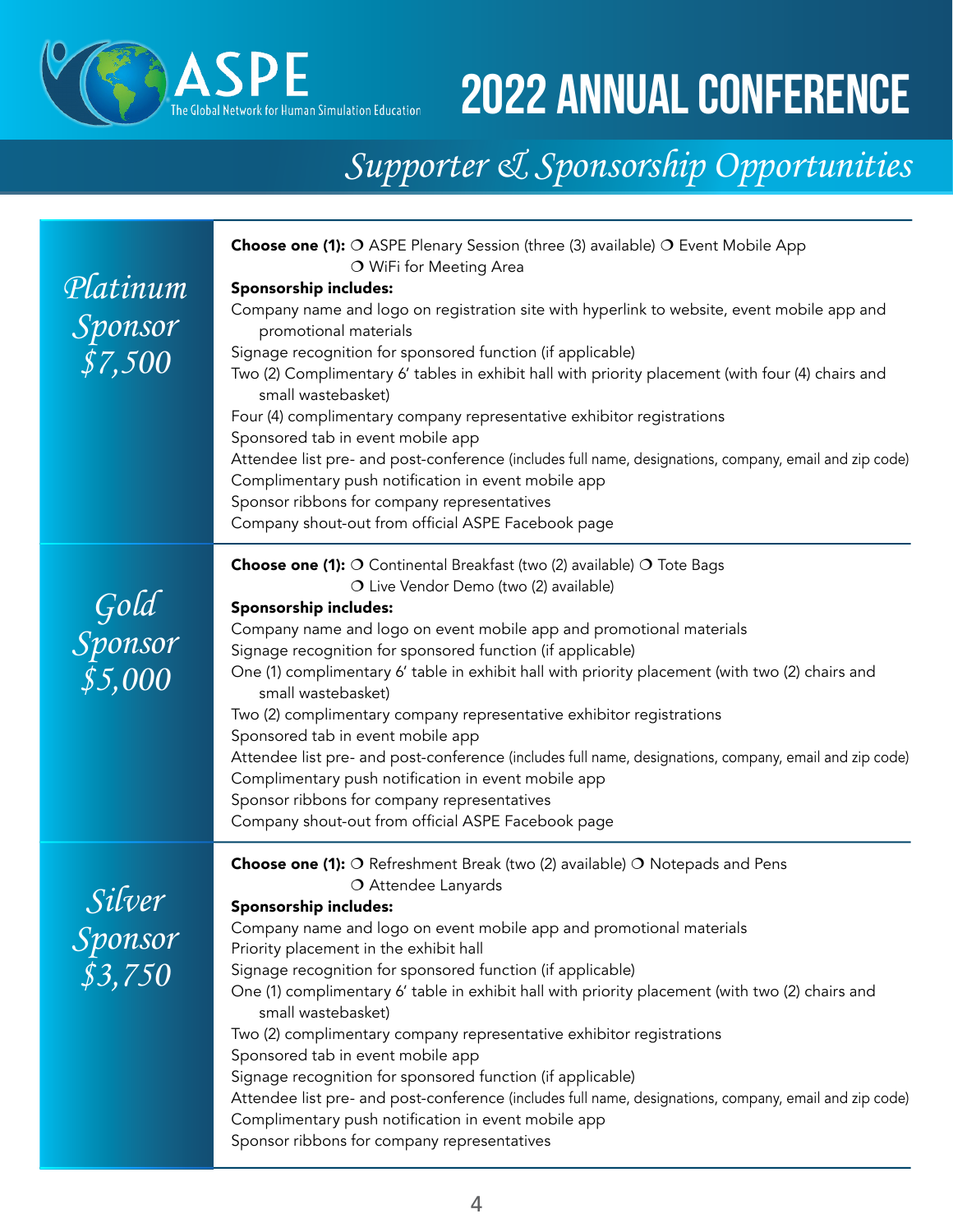

*Application for Sponsorship & Exhibiting Opportunities*

| <b>Platinum Sponsor</b><br>\$7,500 | O Plenary Session O Event Mobile App O WiFi for Meeting Area                                                          |
|------------------------------------|-----------------------------------------------------------------------------------------------------------------------|
| <b>Gold Sponsor</b><br>\$5,000     | O Continental Breakfast O Tote Bags O Live Vendor Demo                                                                |
| <b>Silver Sponsor</b><br>\$3,750   | $\bigcirc$ Refreshment Break $\bigcirc$ Notepads and Pens $\bigcirc$ Attendee Lanyards                                |
| <b>A La Carte</b>                  | O Bag inserts (company must provide and they must be approved by HQ) - \$500<br>O Sponsored Tab in Mobile App - \$100 |

### *Rules & Details*

**EXHIBIT REPRESENTATION:** Exhibits must be staffed by a company representative during the scheduled exhibit times. All company representatives must be pre-registered. Each representative will be issued an exhibitor's badge to be worn at all times.

CANCELLATIONS: Cancellation requests must be received in writing no later than April 25, 2022, and are subject to a \$250 cancellation fee per exhibit. Should the exhibitor cancel after the deadline, no refunds will be given. No refunds for additional representatives.

OTHER BOOTH REQUESTS: Additional innovations for use of exhibit space are welcome! Please contact ASPE Meeting Planner Amy Witt at 407-774-7880 or [awitt@kmgnet.com](mailto:awitt@kmgnet.com) for assistance.

SHIPPING: Exhibitors are required to make individual arrangements for shipping/handling. Details for shipping will be sent to the official contact person in the exhibitor confirmation email.

EXHIBITOR SPONSORED MEETINGS OR SOCIALS: Exhibitors are welcome to sponsor small meetings, user group sessions, and social activities. ASPE will work with you to provide times when members are not participating in any scheduled conference activities. Please contact ASPE to avoid a potential scheduling conflict! Please note, all sponsored meetings or social functions must be approved by ASPE.

SOUND DEVICES/NOISE LEVEL: Noise level from any product demonstration or sound system must be kept to a minimum and may not interfere with other exhibits or educational activities. Exhibits must not interfere with the use of other exhibits made, impede access to them, or impede the free use of the aisle.

SUBLETTING OR SHARING OF SPACE: Subletting or sharing of exhibit space is prohibited.

LIABILITY: Each Exhibitor agrees to protect, save and hold the Hotel, ASPE, and all agents and employees thereof (hereinafter collectively called "indemnities") forever harmless for any damages or charges imposed for violations of any law or ordinance, whether occasioned by the negligence of the Exhibitor or those holding under the Exhibitor. Further, Exhibitor shall at all times protect, indemnify, save and hold harmless the indemnities against and from any and all losses, costs, damages, liability, or expenses (including attorney's fees) arising from or by reason of any accident or bodily injury or other occurrence to any person or persons, including Exhibitor, its agents, employees and business invites, which arises from or out of the exhibition premises, the hotel or any part thereof. ASPE authorizes Exhibitor, under the terms set forth, to exhibit products, services, and materials applicable to the patient educator profession in table space to be designated by ASPE in the exhibit area of the hotel during the 2022 Annual Conference at the fee specified for locations assigned. Exhibitors shall indemnify and hold harmless ASPE and the Hotel and its servicing agents from all liability (damage or accidental) which might ensue from any cause resulting from or connected with transportation, placing, removal or display of exhibits. Exhibitors will comply with all Americans With Disabilities Act regulations in the design of the booth. Exhibitor assumes responsibility and agrees to indemnify and defend ASPE and the Hotel and their respective employees and agents against any claims or expenses arising out of the use of the exhibition premises.The Exhibitor understands that neither ASPE nor the Hotel maintains insurance covering the Exhibitor's property and it is the sole responsibility of the Exhibitor to obtain such insurance. This contract is not assignable. Exhibitors requiring music at their exhibit booth must obtain their own music license. No prior or present agreements or representations shall be binding upon the parties unless included in this contract. No modification or change in this contract shall be valid or binding upon the parties unless in writing and executed by the party intended to be bound by it. This agreement is irrevocable and becomes effective when signed by a representative of ASPE.

Make checks payable to ASPE and mail to 222 S. Westmonte Drive, Suite 111, Altamonte Springs, FL 32714

Arrangements for electricity or Internet access must be made directly with the conference hotel and at the expense of the exhibiting company.